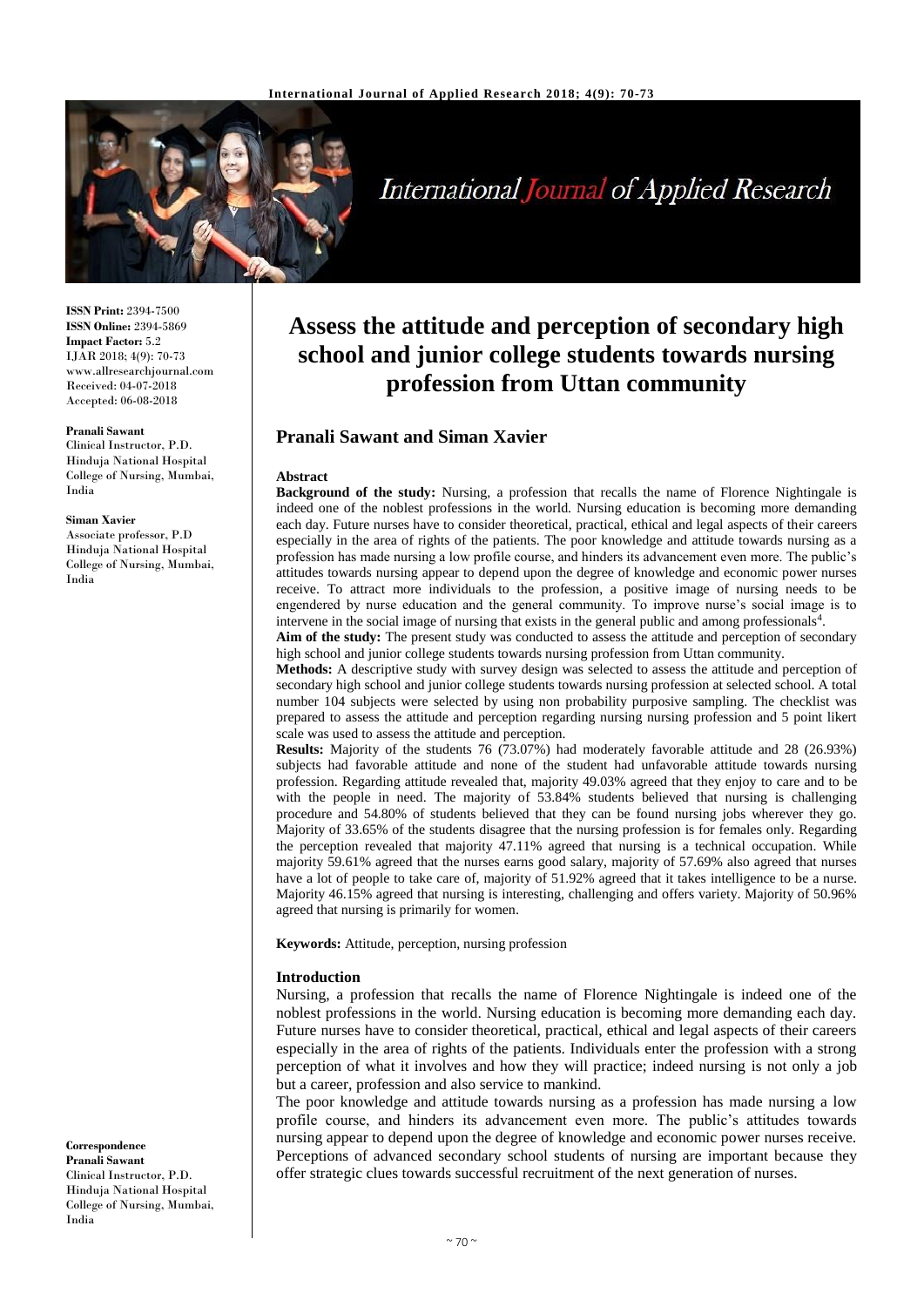#### **Problem Statement**

A descriptive study to assess the attitude and perception of secondary high school and junior college students towards nursing profession from Uttan community.

#### **Objectives**

- 1. To assess the attitude level secondary high school students towards nursing profession.
- 2. To assess the perception level secondary high school students towards nursing profession.

### **Methodology**

A descriptive study was conducted with objective to assess the attitude and perception of secondary high school and junior college students towards nursing profession from Uttan community. A quantitative, evaluative survey research approach was considered to carry out the study. The study subject comprised of secondary high school and junior college students in the selected school. The Non Probability, purposive sampling technique was used to select the subjects for the present study. The total numbers of 104 subjects were selected for the present study. The data was collected by using the attititude and perception checklist. The data were analyzed by frequency and percentage.

# **Result**

# **Section 1: Sociodemographic Data:**

Majority of the subjects 89 (85.58%) belonged to the age group of 16-18 years and only 15 (14.42%) belonged to the age group of 13-15 years. Majority of the subjects70 (67.30%) were female and 34 (32.70%) were male. Majority

of the subjects 71 (68.26%) were from the  $11<sup>th</sup>$  class and minimum  $07$  (6.74%) were from the 9<sup>th</sup> class. Majority of the subjects 86 (82.70%) were Christian and minimum 06 (5.77%) were Muslim. Majority of the subjects fathers were 40 (38.47%) primary educated and minimum 01(0.97%) was having diploma. Majority of the subjects mothers were 49 (47.12%) primary educated and minimum 01 (0.97%) was having diploma. Majority of the subjects fathers 36 (34.61%) were having a fishery as a occupation and minimum 4 (3.84%) were having a government job. Majority of the subjects mothers 90 (86.53%) were housewife and minimum1 (0.96%) were having government job.

#### **Section 2: Analysis of attitude score of subjects towards nursing profession**

| <b>Table 1:</b> Frequency and percentage distribution of Attitude scores |
|--------------------------------------------------------------------------|
| of high school and junior college students towards nursing               |
| profession. $n=104$                                                      |

|     | <b>Frequency</b> (f) <b>Percentage</b> $(\% )$ |
|-----|------------------------------------------------|
| 28  | 26.93                                          |
| '6  | 73.07                                          |
| )() | 00                                             |
|     |                                                |

Table 1: Indicates that,

Majority of the students 76(73.07%) had moderately favorable attitude and 28(26.93%) subjects had favorable attitude and none of the student had unfavorable attitude towards nursing profession.

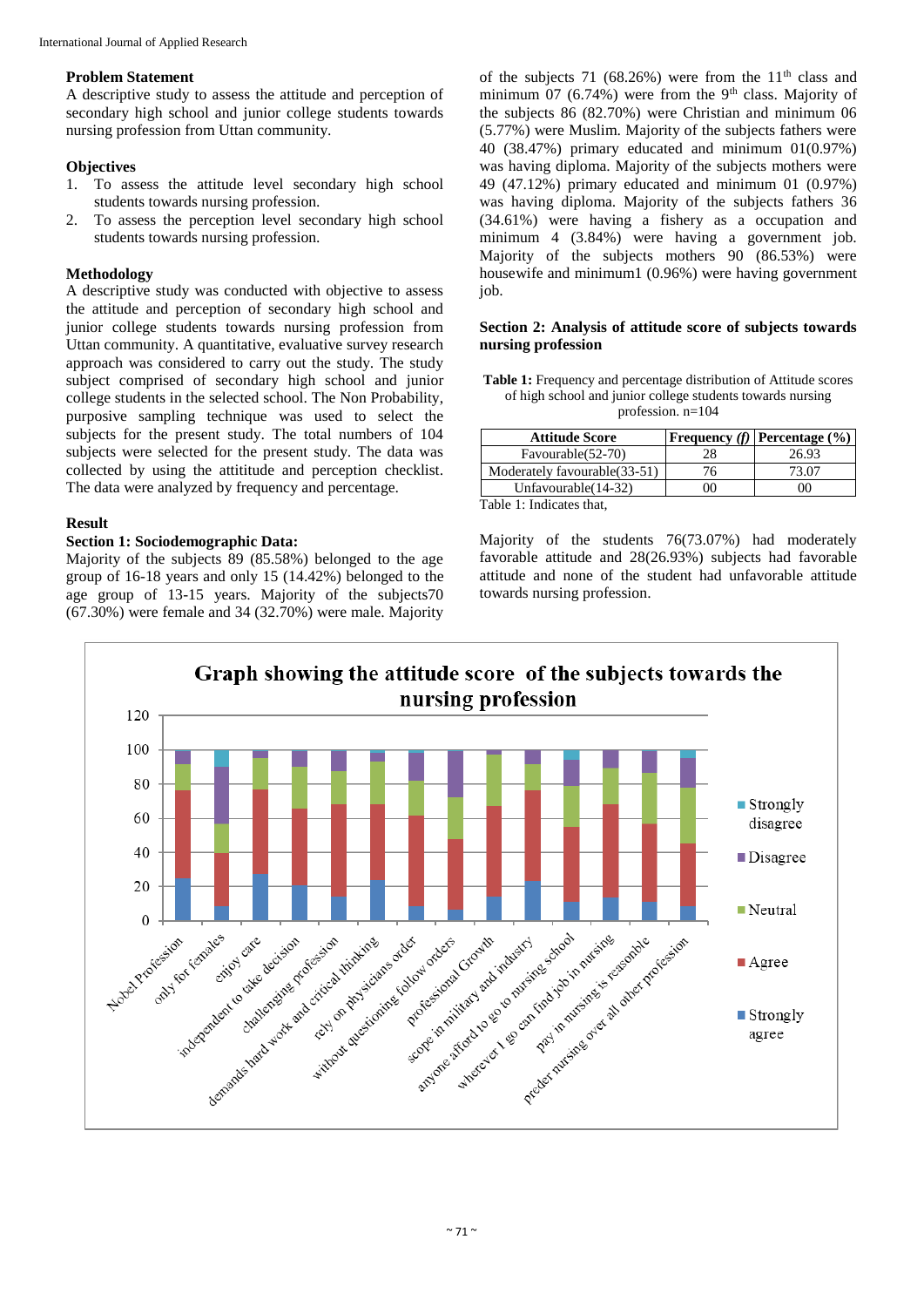

# **Discussion**

In present study, regarding attitude revealed that, majority 49.03% agreed that they enjoy to care and to be with the people in need. The majority of 53.84% students believed that nursing is challenging procedure and 54.80% of students believed that they can be found nursing jobs wherever they go. Majority of 33.65% of the students disagree that the nursing profession is for females only.

The similar study was conducted by Wajed A Hatamleh, Erik Hans L Sorio, on knowledge, attitude and intention towards nursing profession among pre-clinical students, the results regarding attitude revealed that, the participants only scored above 50% in four statements. Majority agreed that it is very fulfilling to see patients getting better with 77.3% and about 73.5% enjoy caring and being with people. The participants also believed that nursing is a challenging career and nursing jobs can be found wherever they go. Remarkably, around 76.6% of the participants disagree that the nursing profession is a job for females only.

In the present study, Majority of the students 76(73.07%) had moderately favorable attitude and 28 (26.93%) subjects had favorable attitude and none of the student had unfavorable attitude towards nursing profession.

The similar study was conducted by Akoijam Mamata Devi, Akoijam Sangita Devi on knowledge and attitude toward nursing as profession and their preference for nursing as a career among senior secondary students, the results of the study revealed that,96% of the total subjects had positive attitude, 4% had neutral attitude, 0% had negative attitude.

In the present study regarding the perception revealed that majority 47.11% agreed that nursing is a technical occupation. While majority 59.61% agreed that the nurses earns good salary, majority of 57.69% also agreed that

nurses have a lot of people to take care of, majority of 51.92% agreed that it takes intelligence to be a nurse. Majority 46.15% agreed that nursing is interesting, challenging and offers variety. Majority of 50.96% agreed that nursing is primarily for women.

The similar study was conducted by Lamiaa Ismail Keshk, Fathia A. Mersal, on Preparatory Students' Perception about the Nursing Profession and Its Impact on Their Career Choice. The results of the study revealed that majority of students (83.3%, 84% and 82.1%) agreed that nursing is a profession and technical occupation and nurses don't get paid well. While nearly two-thirds (65.5% and 63%) disagreed that nurses are kind nurses have to take responsibility for the people, nurses have many opportunities for advancement and nursing is a low-level skill occupation respectively. More than half of them (54.8%, 54.2%, 53% and 55.2%) agreed all nurses must have a university degree to practice nursing, nursing is stimulating and challenging work, Nurses have high standards of behavior and nurses work under stress. While nearly half (58.3%) disagreed that only women should be nurses.

# **Conclusion**

The present study showed that the students were having moderately favorable attitude towards the nursing profession. The overall perception of nursing profession among the Uttan community is changing toward positive in most of the areas. An extended and constant effort is needed to educate the community about nursing careers, give more benefits such as increase the salary, reduce working hours; provision of on-site child care, more training, scholarship and upgrading opportunities may attract more applicants.